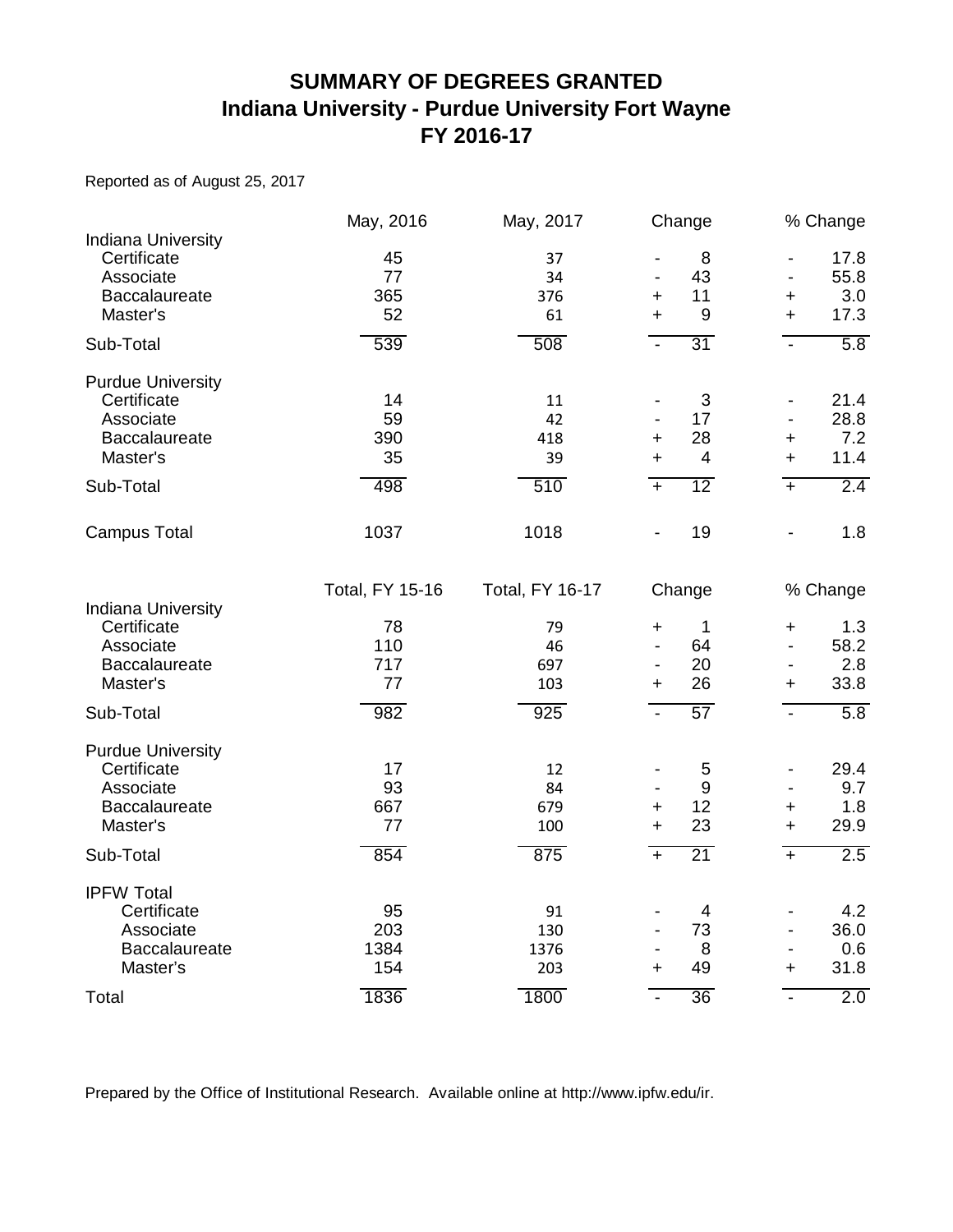## **FY 2016-2017 Degree Summary by Major**

|                                       |                | AUG., ZUIS DEC., ZUIS MAT, ZUIT JUN., ZUIT |                  |                | <b>TOtal</b>   |
|---------------------------------------|----------------|--------------------------------------------|------------------|----------------|----------------|
| <b>Arts and Sciences</b>              |                |                                            |                  |                |                |
| Anthropology                          |                |                                            |                  |                |                |
| <b>Bachelor of Arts</b>               |                |                                            |                  |                |                |
| Anthropology                          | $\mathbf 0$    | $\overline{4}$                             | $\overline{7}$   | $\mathbf 0$    | 11             |
| <b>Certificate</b>                    |                |                                            |                  |                |                |
| <b>Research Certificate Anthrplgy</b> | $\mathbf 0$    | $\mathbf 0$                                | $\overline{2}$   | $\mathbf 0$    | 2              |
| <b>Anthropology Total</b>             | $\mathbf 0$    | $\overline{\mathbf{4}}$                    | $\boldsymbol{9}$ | 0              | 13             |
| <b>Biology</b>                        |                |                                            |                  |                |                |
| <b>Bachelor of Science</b>            |                |                                            |                  |                |                |
| <b>Biology</b>                        | $\overline{4}$ | 20                                         | 48               | $\overline{2}$ | 74             |
| <b>Master of Science</b>              |                |                                            |                  |                |                |
| <b>Biology</b>                        | 6              | 6                                          | $\overline{7}$   | $\mathbf 0$    | 19             |
| <b>Biology Total</b>                  | 10             | 26                                         | 55               | $\mathbf{2}$   | 93             |
| <b>Chemistry</b>                      |                |                                            |                  |                |                |
| <b>Associate of Science</b>           |                |                                            |                  |                |                |
| Chemistry                             | $\mathbf 0$    | $\boldsymbol{9}$                           | 8                | $\mathbf 0$    | 17             |
| <b>B S in Chemistry</b>               |                |                                            |                  |                |                |
| <b>Chemistry Biochem Option</b>       | $\mathbf 0$    | $\pmb{0}$                                  | $\mathbf{1}$     | $\pmb{0}$      | 1              |
| <b>Chemistry Chem Option</b>          | $\overline{0}$ | $\mathbf 0$                                | $\overline{2}$   | $\Omega$       | $\overline{2}$ |
| <b>Bachelor of Science</b>            |                |                                            |                  |                |                |
| Chemistry                             | 1              | $\overline{2}$                             | 3                | 0              | 6              |
| <b>Chemistry Pre Medicine</b>         | $\overline{0}$ | $\overline{0}$                             | $\overline{2}$   | $\Omega$       | $\overline{2}$ |
| <b>Certificate</b>                    |                |                                            |                  |                |                |
| <b>Research Certificate Chemistry</b> | $\mathbf 0$    | $\boldsymbol{0}$                           | 1                | $\mathbf 0$    | $\mathbf{1}$   |
| <b>Chemistry Total</b>                | 1              | 11                                         | 17               | $\mathbf 0$    | 29             |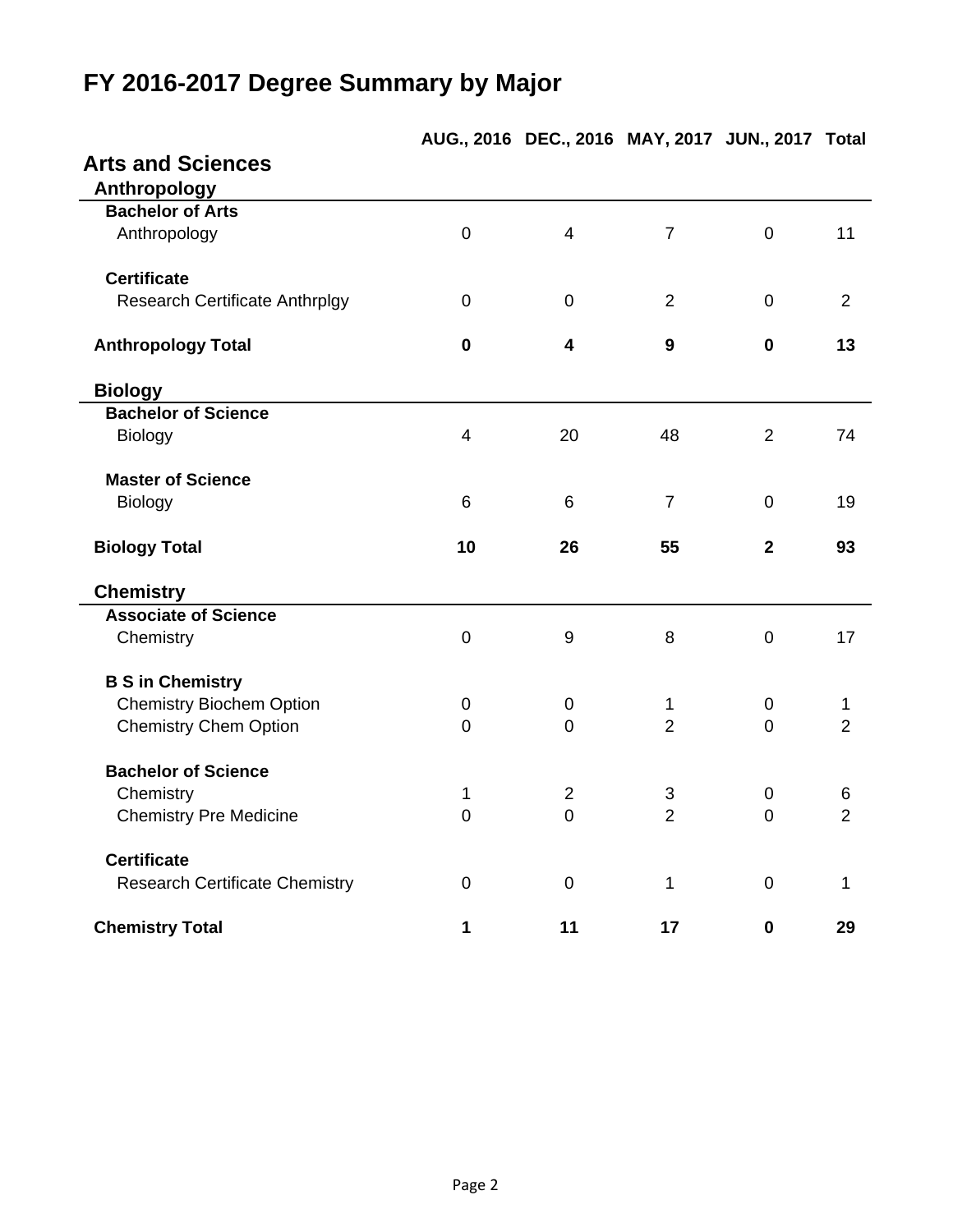|                                                |                  | AUG., 2016 DEC., 2016 MAY, 2017 JUN., 2017 Total |                |                |                |
|------------------------------------------------|------------------|--------------------------------------------------|----------------|----------------|----------------|
| <b>Communication</b>                           |                  |                                                  |                |                |                |
| <b>Bachelor of Arts</b>                        |                  |                                                  |                |                |                |
| Communication                                  | 1                | $\overline{2}$                                   | 16             | $\overline{2}$ | 21             |
| Interpers and Org Comm                         | 3                | 5                                                | $\overline{4}$ | $\mathbf{1}$   | 13             |
| Media and Public Comm                          | 5                | 6                                                | $\overline{7}$ | $\overline{0}$ | 18             |
| <b>Master of Arts</b>                          |                  |                                                  |                |                |                |
| <b>Prof Comm Studies</b>                       | $\mathbf 0$      | 1                                                | 3              | $\mathbf 0$    | 4              |
| <b>Communication Total</b>                     | $\boldsymbol{9}$ | 14                                               | 30             | 3              | 56             |
| <b>Communication Sci &amp; Disorders</b>       |                  |                                                  |                |                |                |
| <b>Bachelor of Science</b>                     |                  |                                                  |                |                |                |
| <b>Communication Sci &amp; Disorders</b>       | $\mathbf 0$      | 5                                                | 11             | 1              | 17             |
| <b>Communication Sci &amp; Disorders Total</b> | $\bf{0}$         | 5                                                | 11             | 1              | 17             |
| <b>English and Linguistics</b>                 |                  |                                                  |                |                |                |
| <b>Bachelor of Arts</b>                        |                  |                                                  |                |                |                |
| English                                        | 3                | 10                                               | 19             | 1              | 33             |
| Philosophy                                     | $\mathbf 0$      | $\mathbf 0$                                      | 4              | $\overline{0}$ | $\overline{4}$ |
|                                                |                  |                                                  |                |                |                |
| <b>Certificate</b>                             |                  |                                                  |                |                |                |
| Tch Engl New Lang GR Cert                      | $\mathbf 0$      | 2                                                | $\overline{2}$ | 0              | 4              |
| Tch Engl New Lang UG Cert                      | $\mathbf 0$      | 3                                                | 1              | 1              | 5              |
| <b>Master of Arts</b>                          |                  |                                                  |                |                |                |
| English                                        | $\mathbf 0$      | 5                                                | $\overline{4}$ | $\mathbf 0$    | $9\,$          |
|                                                |                  |                                                  |                |                |                |
| <b>Master of Arts for Teachers</b>             |                  |                                                  |                |                |                |
| English                                        | 1                | 0                                                | 0              | 0              | 1              |
| <b>English and Linguistics Total</b>           | 4                | 20                                               | 30             | $\mathbf{2}$   | 56             |
| <b>General Studies</b>                         |                  |                                                  |                |                |                |
| <b>A A in General Studies</b>                  |                  |                                                  |                |                |                |
| <b>General Studies</b>                         | $\mathbf{1}$     | $\overline{2}$                                   | 2              | $\mathbf 0$    | 5              |
|                                                |                  |                                                  |                |                |                |
| <b>Bachelor of General Studies</b>             |                  |                                                  |                |                |                |
| <b>General Studies</b>                         | 9                | 45                                               | 67             | 15             | 136            |
| <b>General Studies Advantage</b>               | 0                | $\overline{2}$                                   | $\mathbf 0$    | 0              | $\overline{2}$ |
| <b>General Studies Distance</b>                | 1                | $\overline{7}$                                   | 8              | 0              | 16             |
| <b>GNST</b>                                    | $\mathbf 0$      | 0                                                | 1              | 0              | 1              |
| <b>General Studies Total</b>                   | 11               | 56                                               | 78             | 15             | 160            |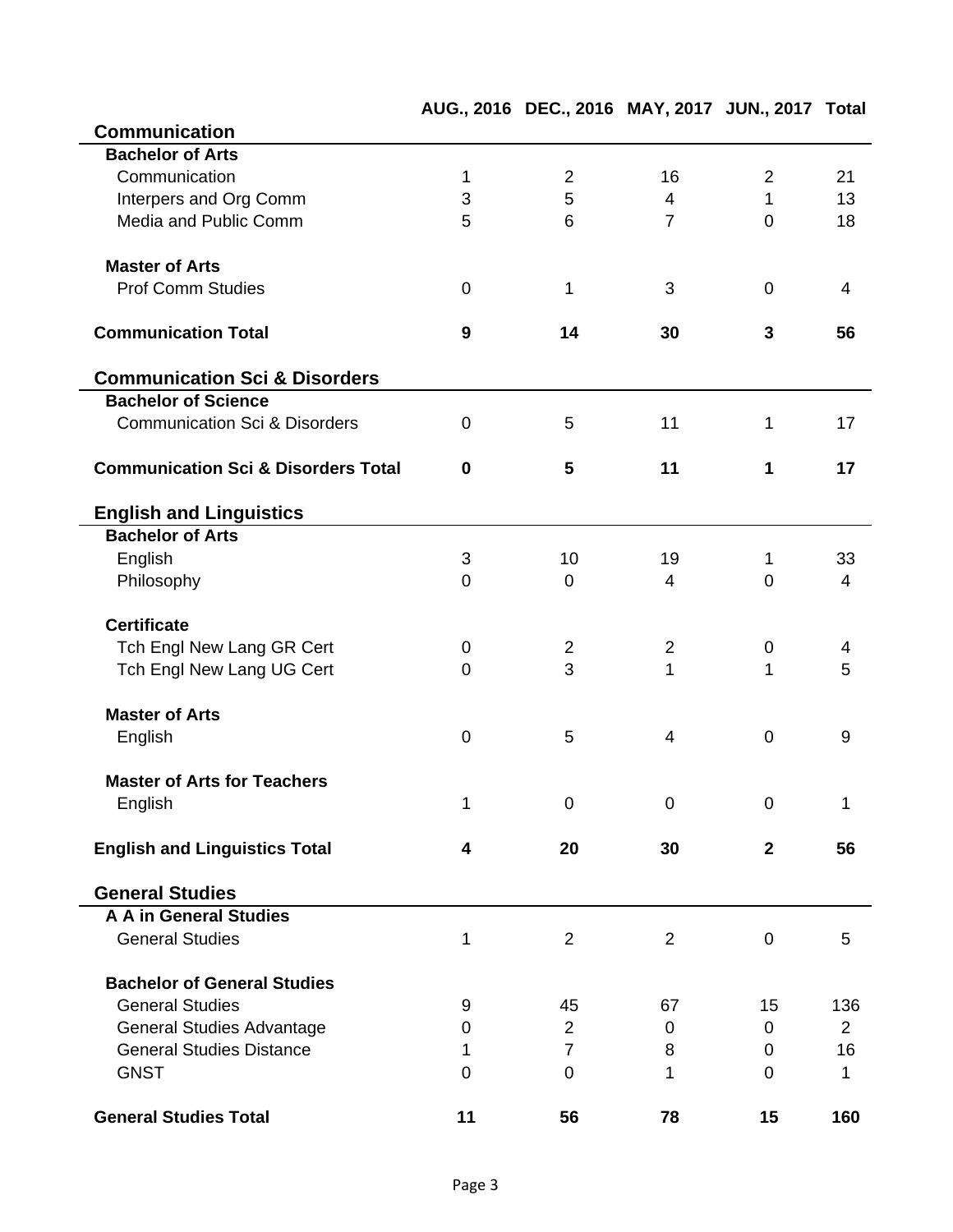|                                        |                | AUG., 2016 DEC., 2016 MAY, 2017 JUN., 2017 Total |                |                |                |
|----------------------------------------|----------------|--------------------------------------------------|----------------|----------------|----------------|
| <b>Geosciences</b>                     |                |                                                  |                |                |                |
| <b>B S in Geology</b>                  |                |                                                  |                |                |                |
| Geology                                | $\mathbf 0$    | $\mathbf{1}$                                     | $\mathbf 0$    | $\mathbf 0$    | $\mathbf 1$    |
| <b>Geosciences Total</b>               | $\mathbf 0$    | 1                                                | $\mathbf 0$    | $\mathbf 0$    | 1              |
| <b>History</b>                         |                |                                                  |                |                |                |
| <b>Associate of Arts</b>               |                |                                                  |                |                |                |
| History                                | $\mathbf 0$    | $\overline{0}$                                   | $\mathbf 0$    | 1              | $\mathbf{1}$   |
| <b>Bachelor of Arts</b>                |                |                                                  |                |                |                |
| History                                | $\overline{0}$ | 8                                                | 15             | 1              | 24             |
| <b>History Total</b>                   | $\mathbf 0$    | 8                                                | 15             | $\overline{2}$ | 25             |
| <b>Interdisciplinary Studies</b>       |                |                                                  |                |                |                |
| <b>Certificate</b>                     |                |                                                  |                |                |                |
| <b>Gerontology Certificate</b>         | 1              | $\overline{\mathbf{4}}$                          | $\overline{7}$ | $\mathbf 0$    | 12             |
| <b>Intl Studies Certificate</b>        | 1              | $\mathbf 1$                                      | 8              | $\overline{2}$ | 12             |
| Lesbian Gay Bisexual Xgender           | 0              | $\overline{0}$                                   | 1              | $\overline{0}$ | $\mathbf 1$    |
| <b>Peace Conflct Stud Certificate</b>  | $\overline{0}$ | $\mathbf 0$                                      | 1              | $\overline{0}$ | $\mathbf 1$    |
| <b>Master of Liberal Studies</b>       |                |                                                  |                |                |                |
| <b>Liberal Studies IU</b>              | $\overline{0}$ | $\mathbf 0$                                      | 1              | $\overline{0}$ | 1              |
| <b>Interdisciplinary Studies Total</b> | $\mathbf{2}$   | 5                                                | 18             | $\mathbf{2}$   | 27             |
| Intl Language and Cul Studies          |                |                                                  |                |                |                |
| <b>Bachelor of Arts</b>                |                |                                                  |                |                |                |
| French                                 | 1              | $\mathbf 1$                                      | $\mathbf{1}$   | $\mathbf 0$    | 3              |
| German                                 | $\mathbf 0$    | $\mathbf 1$                                      | 1              | $\mathbf 0$    | $\overline{2}$ |
| Spanish                                | 3              | 1                                                | 5              | $\overline{0}$ | 9              |
| Intl Language and Cul Studies Total    | 4              | 3                                                | $\overline{7}$ | $\mathbf 0$    | 14             |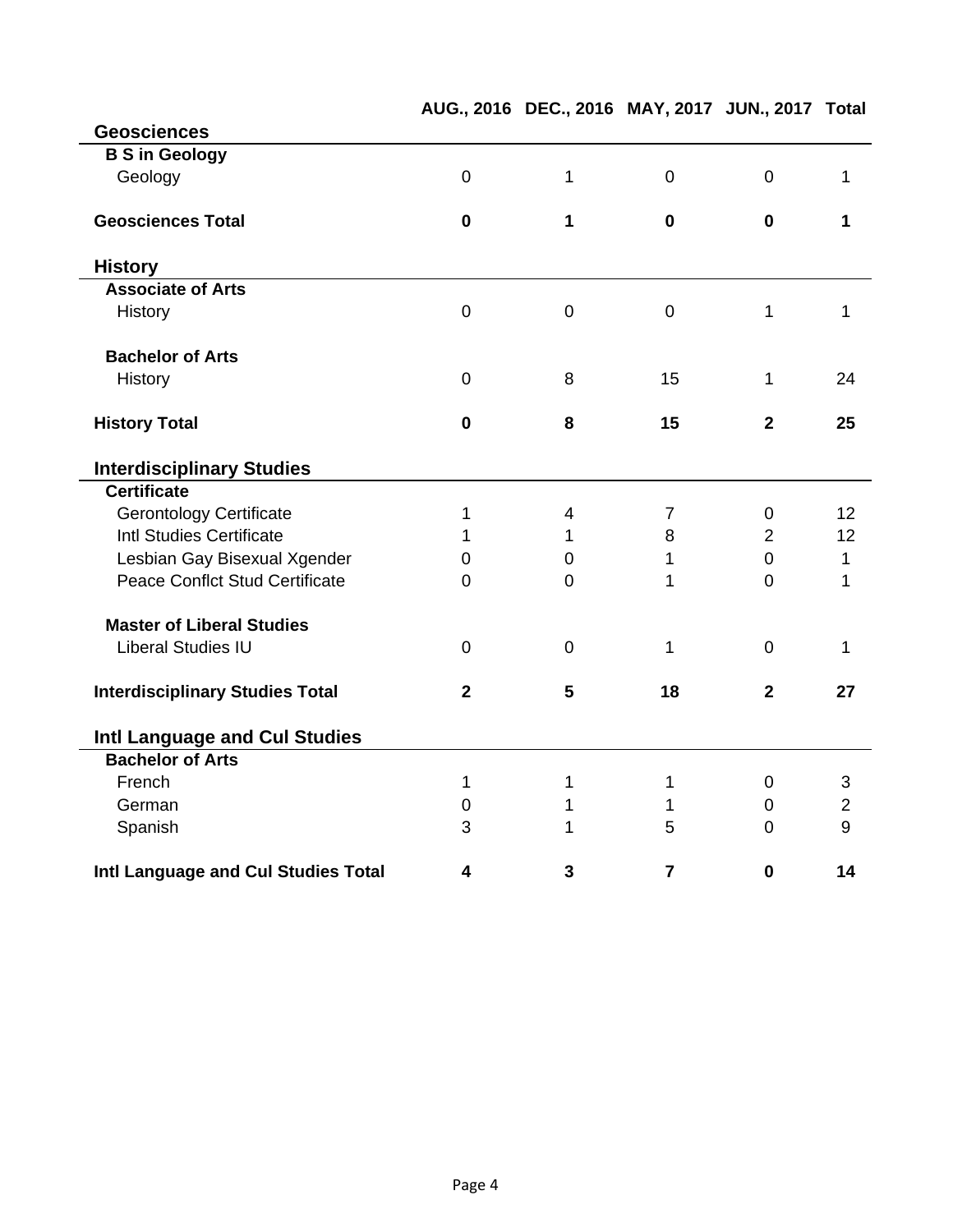|                                    |                | AUG., 2016 DEC., 2016 MAY, 2017 JUN., 2017 Total |                |                |                |
|------------------------------------|----------------|--------------------------------------------------|----------------|----------------|----------------|
| <b>Mathematical Sciences</b>       |                |                                                  |                |                |                |
| <b>Bachelor of Science</b>         |                |                                                  |                |                |                |
| Math Actuarial Science             | $\overline{2}$ | 1                                                | 8              | 1              | 12             |
| <b>Math Statistics</b>             | 1              | 0                                                | $\overline{2}$ | $\mathbf 0$    | 3              |
| <b>Mathematics</b>                 | $\mathbf 0$    | 1                                                | $\overline{2}$ | $\mathbf 0$    | $\sqrt{3}$     |
| <b>Mathematics Teaching</b>        | 1              | $\overline{0}$                                   | 1              | $\overline{0}$ | $\overline{2}$ |
| <b>Certificate</b>                 |                |                                                  |                |                |                |
| Math App Stat Grad Certificate     | 0              | $\mathbf 0$                                      | 4              | $\mathbf 0$    | 4              |
| Research Certificate Math Sci      | $\overline{0}$ | $\mathbf 1$                                      | 1              | $\overline{0}$ | $\overline{2}$ |
| <b>Master of Science</b>           |                |                                                  |                |                |                |
| Applied Math Ops Research          | $\mathbf 0$    | $\mathbf 0$                                      | 3              | $\mathbf 0$    | 3              |
| <b>Mathematical Sciences Total</b> | 4              | $\mathbf{3}$                                     | 21             | 1              | 29             |
| <b>Physics</b>                     |                |                                                  |                |                |                |
| <b>B S in Geology</b>              |                |                                                  |                |                |                |
| <b>Environmental Geology</b>       | $\mathbf 0$    | $\mathbf 0$                                      | $\overline{c}$ | $\mathbf 0$    | $\overline{2}$ |
| Geology                            | $\overline{0}$ | $\overline{0}$                                   | 1              | $\overline{2}$ | 3              |
| <b>Bachelor of Arts</b>            |                |                                                  |                |                |                |
| Geology                            | $\mathbf 0$    | $\mathbf 0$                                      | $\mathbf 1$    | 1              | $\overline{2}$ |
| <b>Bachelor of Science</b>         |                |                                                  |                |                |                |
| Physics                            | $\overline{2}$ | 1                                                | 8              | 1              | 12             |
| <b>Physics Total</b>               | $\overline{2}$ | 1                                                | 12             | 4              | 19             |
| <b>Political Science</b>           |                |                                                  |                |                |                |
| <b>Associate of Arts</b>           |                |                                                  |                |                |                |
| <b>Women's Studies</b>             | $\mathbf 0$    | $\mathbf 0$                                      | 1              | $\mathbf 0$    | 1              |
| <b>Bachelor of Arts</b>            |                |                                                  |                |                |                |
| Economics                          | $\pmb{0}$      | $\overline{2}$                                   | $\overline{2}$ | 1              | 5              |
| <b>Political Science</b>           | $\overline{2}$ | $\mathbf{1}$                                     | 8              | $\mathbf 0$    | 11             |
| <b>Women's Studies</b>             | $\overline{0}$ | $\overline{0}$                                   | $\overline{2}$ | $\mathbf 0$    | $\overline{2}$ |
| <b>Political Science Total</b>     | $\mathbf{2}$   | 3                                                | 13             | 1              | 19             |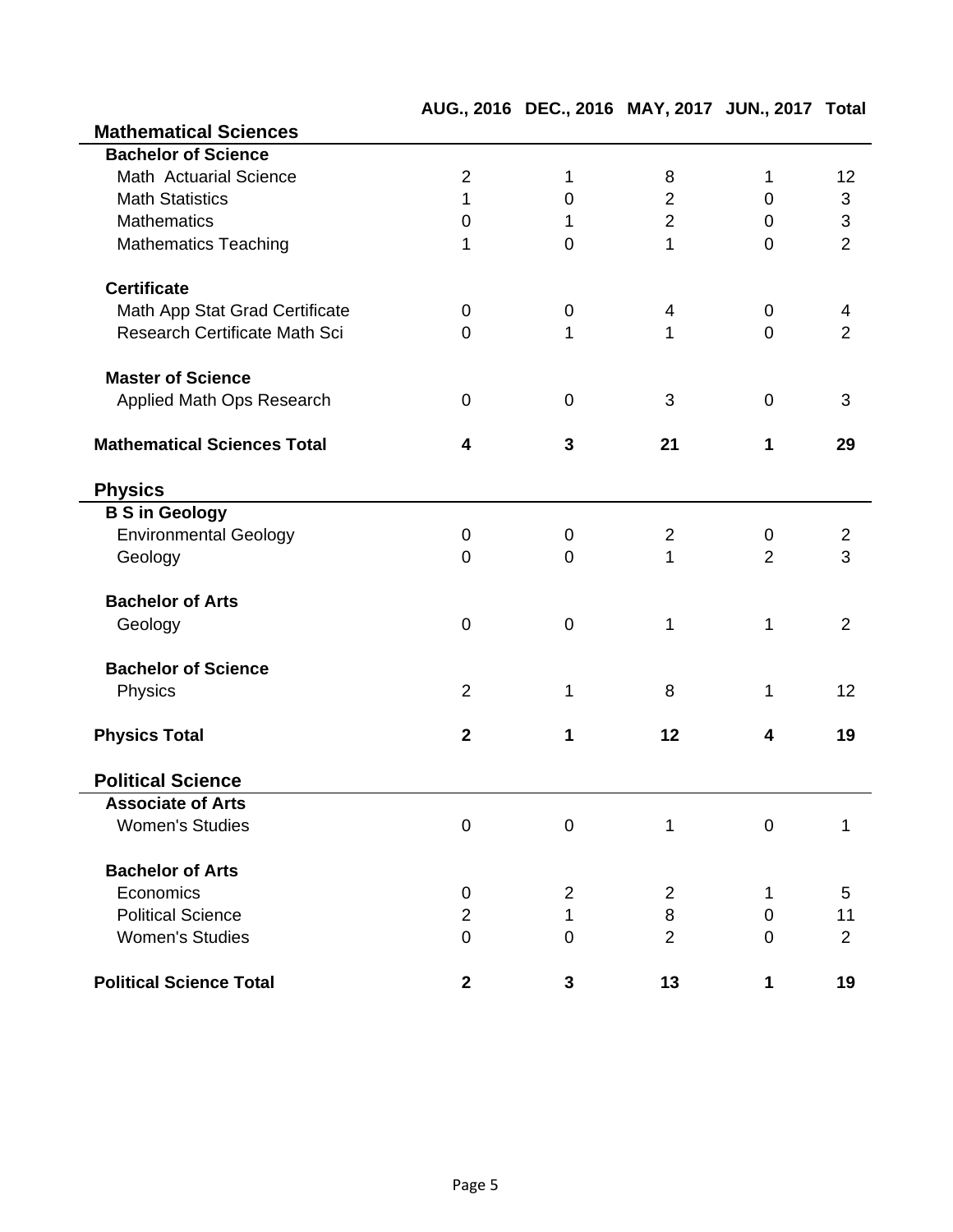|                                       |                | AUG., 2016 DEC., 2016 MAY, 2017 JUN., 2017 Total |             |                 |                         |
|---------------------------------------|----------------|--------------------------------------------------|-------------|-----------------|-------------------------|
| <b>Psychology</b>                     |                |                                                  |             |                 |                         |
| <b>Bachelor of Arts</b>               |                |                                                  |             |                 |                         |
| Psychology                            | 14             | 22                                               | 45          | 6               | 87                      |
| <b>Certificate</b>                    |                |                                                  |             |                 |                         |
| <b>Research Certificate Psycholgy</b> | $\overline{0}$ | $\overline{0}$                                   | 1           | $\overline{0}$  | 1                       |
| <b>Psychology Total</b>               | 14             | 22                                               | 46          | $6\phantom{1}6$ | 88                      |
| <b>Sociology</b>                      |                |                                                  |             |                 |                         |
| <b>Bachelor of Arts</b>               |                |                                                  |             |                 |                         |
| Sociology                             | $\overline{0}$ | 3                                                | 6           | $\overline{0}$  | 9                       |
| <b>Sociology Total</b>                | $\bf{0}$       | 3                                                | 6           | $\mathbf 0$     | $\boldsymbol{9}$        |
| <b>Women's Studies</b>                |                |                                                  |             |                 |                         |
| <b>Bachelor of Arts</b>               |                |                                                  |             |                 |                         |
| <b>Women's Studies</b>                | 1              | 1                                                | $\mathbf 0$ | $\overline{0}$  | 2                       |
| <b>Women's Studies Total</b>          | 1              | 1                                                | $\mathbf 0$ | $\mathbf 0$     | $\overline{\mathbf{2}}$ |
| <b>Arts and Sciences Total</b>        | 64             | 186                                              | 368         | 39              | 657                     |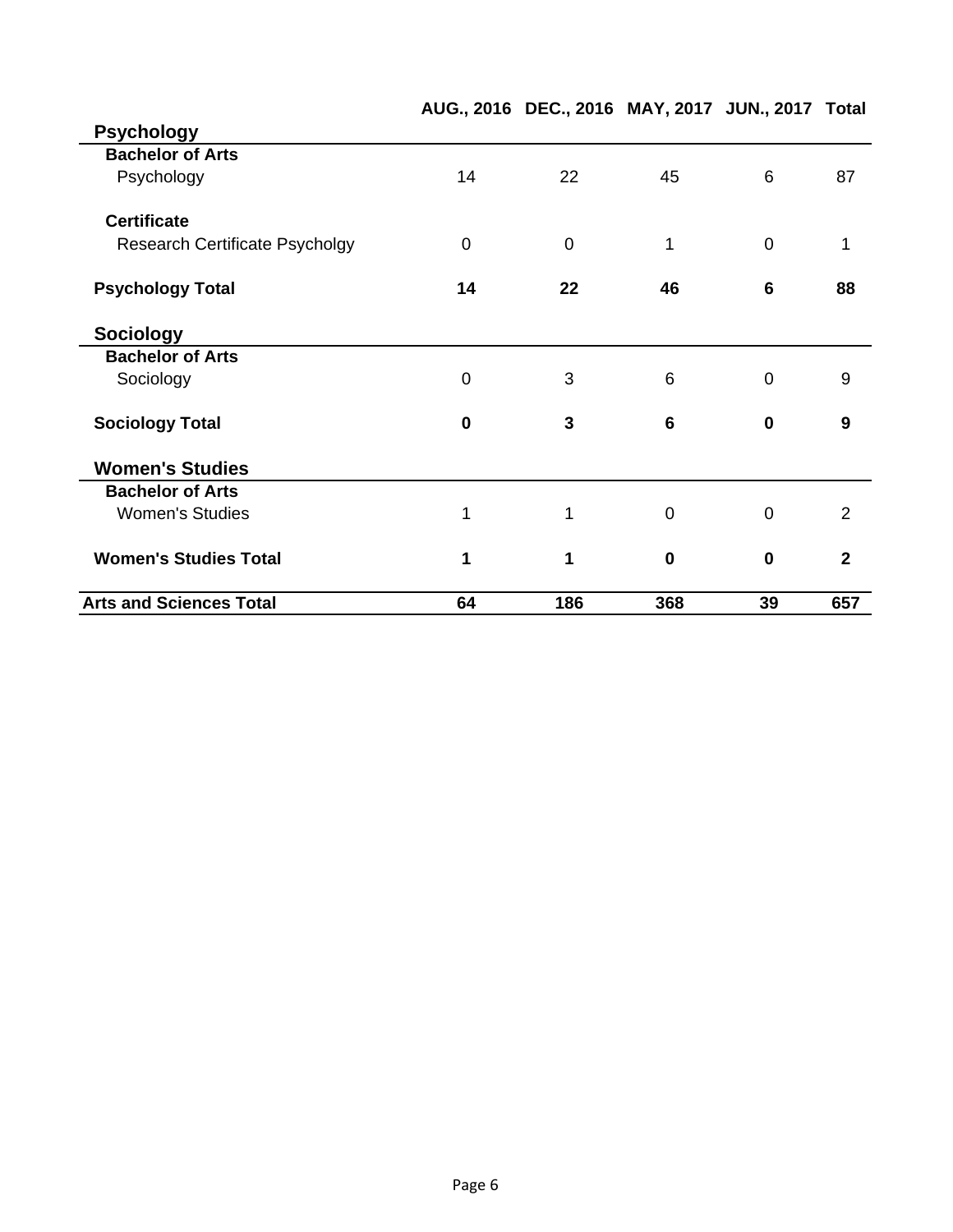| <b>Business</b>                       |                |                |                |                |                |
|---------------------------------------|----------------|----------------|----------------|----------------|----------------|
| <b>Accounting and Finance</b>         |                |                |                |                |                |
| <b>B S in Business</b>                |                |                |                |                |                |
| Accounting                            | 1              | 10             | 18             | 4              | 33             |
| Finance                               | $\overline{0}$ | 3              | 12             | $\overline{4}$ | 19             |
| <b>Certificate</b>                    |                |                |                |                |                |
| <b>Accounting Certificate</b>         | $\mathbf 0$    | $\overline{2}$ | 4              | 1              | 7              |
| <b>Bank Management Certificate</b>    | $\Omega$       | $\overline{2}$ | 6              | 1              | 9              |
| <b>Accounting and Finance Total</b>   | 1              | 17             | 40             | 10             | 68             |
| <b>Business Administration</b>        |                |                |                |                |                |
| <b>Master of Business Admin</b>       |                |                |                |                |                |
| <b>General Administration</b>         | $\mathbf 0$    | 6              | 20             | 0              | 26             |
| <b>General Admin-Professional MBA</b> | 24             | 1              | $\overline{0}$ | $\Omega$       | 25             |
| <b>Business Administration Total</b>  | 24             | $\overline{7}$ | 20             | $\bf{0}$       | 51             |
| <b>Economics</b>                      |                |                |                |                |                |
| <b>B S in Business</b>                |                |                |                |                |                |
| <b>Bus Econ Public Policy</b>         | 1              | 3              | 4              | $\overline{2}$ | 10             |
| <b>Economics Total</b>                | 1              | 3              | 4              | $\overline{2}$ | 10             |
| <b>Management and Marketing</b>       |                |                |                |                |                |
| <b>A S in Business</b>                |                |                |                |                |                |
| <b>Business Administration</b>        | 6              | $\overline{0}$ | $\mathbf 0$    | $\overline{0}$ | 6              |
| <b>B S in Business</b>                |                |                |                |                |                |
| Management                            | 8              | 20             | 31             | $\overline{7}$ | 66             |
| Marketing                             | 5              | 10             | 20             | $\mathbf 0$    | 35             |
| <b>Certificate</b>                    |                |                |                |                |                |
| <b>Small Business Mgmt Certif</b>     | $\mathbf 0$    | $\mathbf 0$    | 3              | 1              | $\overline{4}$ |
| <b>Management and Marketing Total</b> | 19             | 30             | 54             | 8              | 111            |
| <b>Business Total</b>                 | 45             | 57             | 118            | 20             | 240            |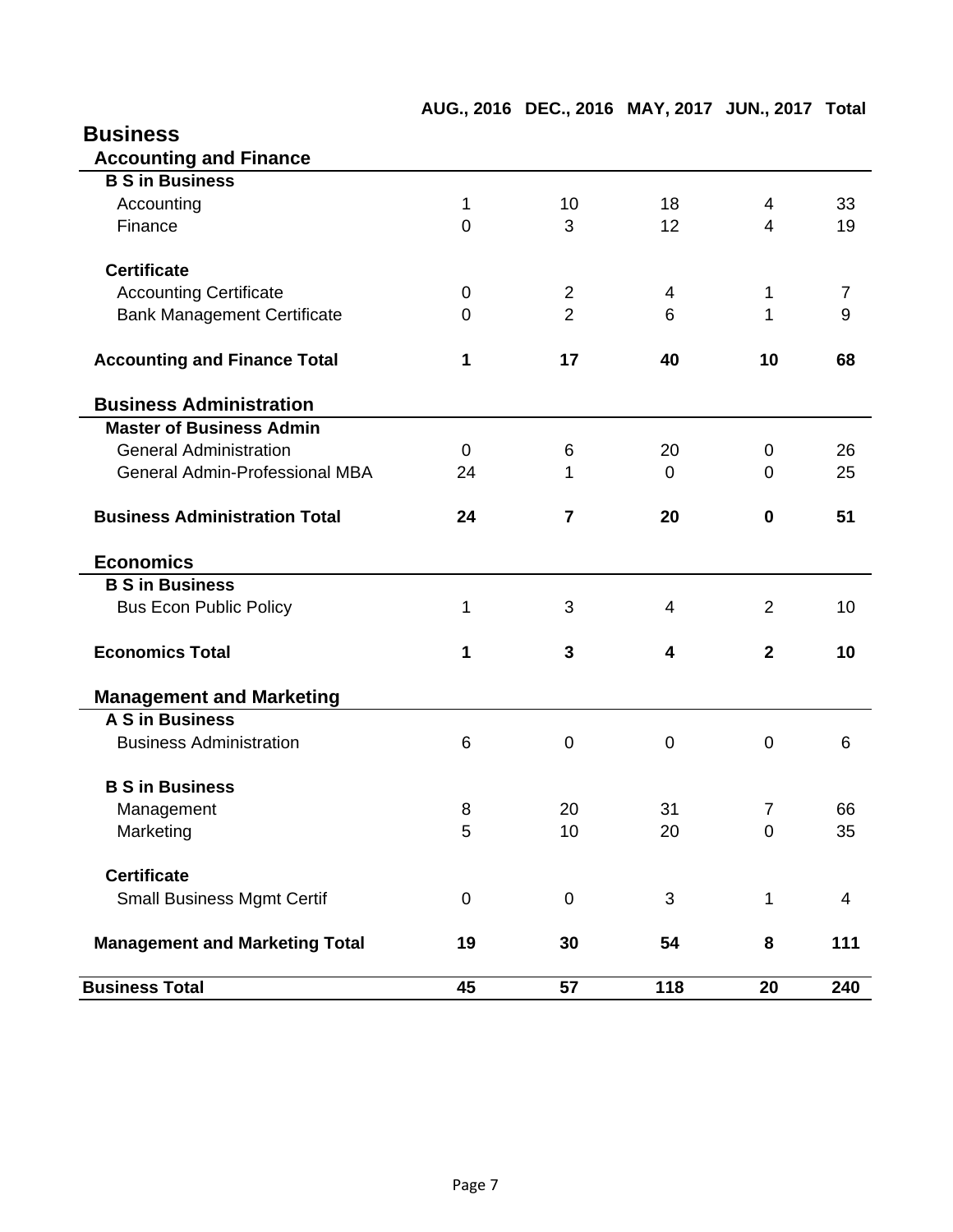| <b>Education and Public Policy</b>       |              |                |                |                |                |
|------------------------------------------|--------------|----------------|----------------|----------------|----------------|
| <b>Educational Studies</b>               |              |                |                |                |                |
| <b>B S in Education</b>                  |              |                |                |                |                |
| <b>Early Childhood Education</b>         | 0            | 0              | $\overline{2}$ | 0              | 2              |
| <b>Earth Space Science Education</b>     | 0            | 1              | $\overline{2}$ | 0              | 3              |
| <b>Elem Ed Education Policy</b>          | 1            | 1              | $\Omega$       | 0              | $\overline{2}$ |
| <b>Elementary Education</b>              | 1            | 20             | 43             | 5              | 69             |
| <b>English Education</b>                 | 0            | 1              | $\overline{7}$ | 0              | 8              |
| <b>Middle School Education</b>           | 0            | 0              | 5              | 1              | $\,6$          |
| <b>Social Studies Education</b>          | $\mathbf 0$  | 0              | 6              | 1              | $\overline{7}$ |
| Spanish Education                        | 0            | $\overline{0}$ | 1              | 0              | 1              |
| <b>Educational Studies Total</b>         | $\mathbf{2}$ | 23             | 66             | $\overline{7}$ | 98             |
| <b>Professional Studies</b>              |              |                |                |                |                |
| <b>Certificate</b>                       |              |                |                |                |                |
| <b>Special Education Certificate</b>     | $\mathbf 0$  | $\overline{2}$ | 3              | 0              | 5              |
| <b>Master of Science in Education</b>    |              |                |                |                |                |
| Counseling                               | 0            | 0              | 22             | 0              | 22             |
| <b>Educational Leadership</b>            | 0            | 0              | 11             | 3              | 14             |
| <b>Special Education</b>                 | 0            | 0              | 1              | $\overline{0}$ | 1              |
| <b>Professional Studies Total</b>        | $\bf{0}$     | $\mathbf{2}$   | 37             | 3              | 42             |
| <b>Public Policy</b>                     |              |                |                |                |                |
| <b>B S in Public Affairs</b>             |              |                |                |                |                |
| <b>Criminal Justice</b>                  | 3            | 14             | 20             | 2              | 39             |
| <b>Environmental Policy</b>              | 1            | 6              | 4              | 1              | 12             |
| <b>Health Services Admin</b>             | 1            | 15             | 12             | 4              | 32             |
| <b>Legal Studies</b>                     | 0            | $\overline{2}$ | 3              | $\mathbf 0$    | 5              |
| <b>Public Management</b>                 | 0            | $\overline{2}$ | 1              | 0              | 3              |
| <b>Certificate</b>                       |              |                |                |                |                |
| <b>Public Management Certificate</b>     | 0            | 4              | $\mathbf 0$    | $\mathbf{1}$   | 5              |
| <b>Master of Public Affairs</b>          |              |                |                |                |                |
| <b>Public Affairs</b>                    | $\mathbf 0$  | 1              | $\mathbf 0$    | $\mathbf 0$    | 1              |
| <b>Master of Public Management</b>       |              |                |                |                |                |
| <b>Public Management</b>                 | 1            | $\overline{0}$ | $\overline{2}$ | 0              | 3              |
| <b>Public Policy Total</b>               | 6            | 44             | 42             | 8              | 100            |
| <b>Education and Public Policy Total</b> | 8            | 69             | 145            | 18             | 240            |

**AUG., 2016 DEC., 2016 MAY, 2017 JUN., 2017 Total**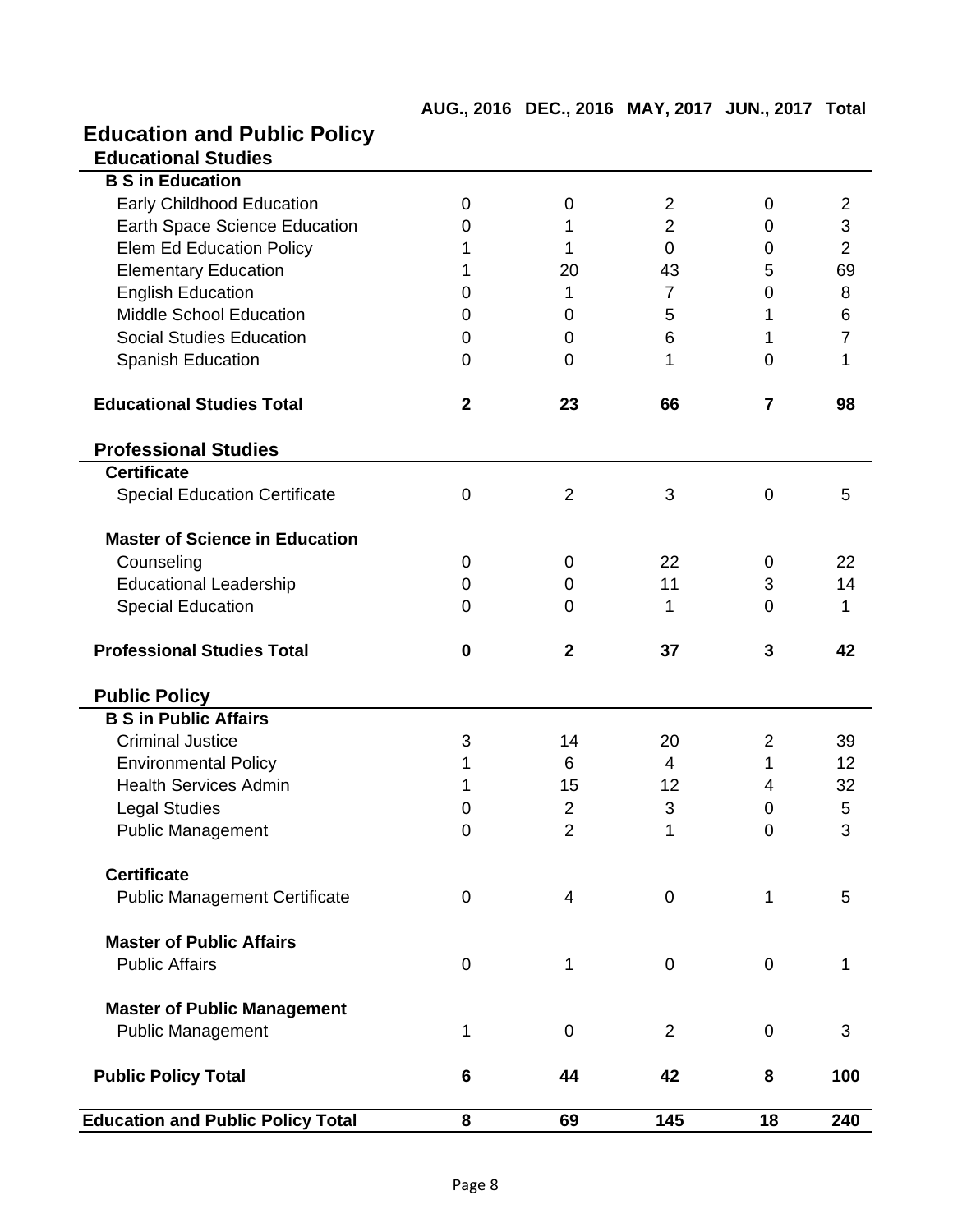|                                                                             |                 | AUG., 2016 DEC., 2016 MAY, 2017 JUN., 2017 Total |                |                |    |
|-----------------------------------------------------------------------------|-----------------|--------------------------------------------------|----------------|----------------|----|
| <b>Engineering Tech and Comp Sci</b><br><b>Civil/Mechanical Engineering</b> |                 |                                                  |                |                |    |
| <b>B S in Mechanical Engineering</b>                                        |                 |                                                  |                |                |    |
| <b>Mechanical Engineering</b>                                               | $\mathbf 0$     | 6                                                | 21             | $\overline{0}$ | 27 |
| <b>BS in Civil Engineering</b>                                              |                 |                                                  |                |                |    |
| <b>Civil Engineering</b>                                                    | $\mathbf 0$     | 2                                                | 8              | $\mathbf 0$    | 10 |
| <b>Civil/Mechanical Engineering Total</b>                                   | 0               | 8                                                | 29             | $\mathbf 0$    | 37 |
| <b>Computer Science</b>                                                     |                 |                                                  |                |                |    |
| <b>Associate of Science</b>                                                 |                 |                                                  |                |                |    |
| <b>Information Systems</b>                                                  | $\mathbf 0$     | $\overline{4}$                                   | 6              | 0              | 10 |
| <b>Bachelor of Arts</b>                                                     |                 |                                                  |                |                |    |
| <b>Computer Science</b>                                                     | $\mathbf 0$     | 1                                                | $\overline{4}$ | $\overline{0}$ | 5  |
| <b>Bachelor of Science</b>                                                  |                 |                                                  |                |                |    |
| <b>Computer Science</b>                                                     | 1               | 3                                                | 15             | 1              | 20 |
| <b>Information Systems</b>                                                  | $\overline{0}$  | $\overline{2}$                                   | $\overline{4}$ | $\overline{2}$ | 8  |
| <b>Master of Science</b>                                                    |                 |                                                  |                |                |    |
| <b>Applied Computer Science</b>                                             | 5               | 5                                                | 5              | $\mathbf 0$    | 15 |
| <b>Computer Science Total</b>                                               | $6\phantom{1}6$ | 15                                               | 34             | 3              | 58 |
| <b>Computer/Electrical/Info Tech</b>                                        |                 |                                                  |                |                |    |
| <b>Associate of Science</b>                                                 |                 |                                                  |                |                |    |
| <b>Electrical Engineering Tech</b>                                          | 0               | 11                                               | 5              | 0              | 16 |
| <b>Bachelor of Science</b>                                                  |                 |                                                  |                |                |    |
| <b>Computer Engineering Tech</b>                                            | 0               | 3                                                | $\overline{2}$ | 0              | 5  |
| <b>Electrical Engineering Tech</b>                                          | 0               | $\overline{7}$                                   | 5              | 0              | 12 |
| <b>Information Technology</b>                                               | $\overline{0}$  | 5                                                | 11             | $\Omega$       | 16 |
| <b>Computer/Electrical/Info Tech Total</b>                                  | 0               | 26                                               | 23             | $\mathbf 0$    | 49 |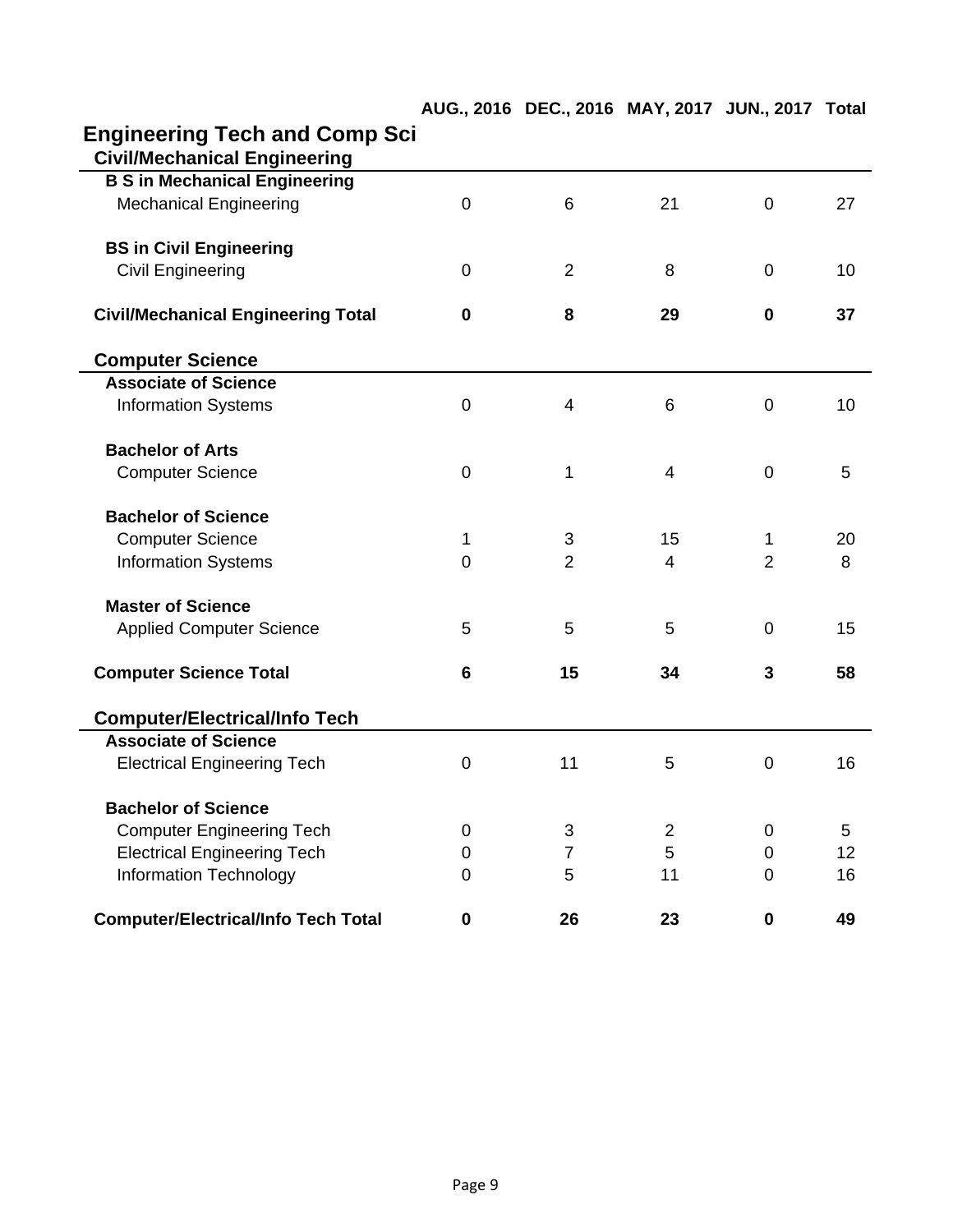|                                                         |                | AUG., 2016 DEC., 2016 MAY, 2017 JUN., 2017 Total |                |                  |                |
|---------------------------------------------------------|----------------|--------------------------------------------------|----------------|------------------|----------------|
| <b>Electrical/Computer Engr</b>                         |                |                                                  |                |                  |                |
| <b>B S in Computer Engineering</b>                      |                |                                                  |                |                  |                |
| <b>Computer Engineering</b>                             | $\overline{0}$ | 5                                                | 5              | $\mathbf 0$      | 10             |
|                                                         |                |                                                  |                |                  |                |
| <b>B S in Electrical Engineering</b>                    |                |                                                  |                |                  |                |
| <b>Electrical Engineering</b>                           | $\overline{0}$ | 6                                                | 13             | $\mathbf 0$      | 19             |
|                                                         |                |                                                  |                |                  |                |
| <b>MS in Engineering</b>                                |                |                                                  |                |                  |                |
| Engineering                                             | 1              | $\overline{4}$                                   | 6              | $\mathbf 0$      | 11             |
|                                                         |                |                                                  |                |                  |                |
| <b>Electrical/Computer Engr Total</b>                   | 1              | 15                                               | 24             | 0                | 40             |
|                                                         |                |                                                  |                |                  |                |
| <b>Engr-Tech-CS Special</b><br><b>Master of Science</b> |                |                                                  |                |                  |                |
|                                                         |                |                                                  |                |                  | 3              |
| Technology                                              | $\mathbf 0$    | $\overline{2}$                                   | 1              | $\mathbf 0$      |                |
| <b>Engr-Tech-CS Special Total</b>                       | $\mathbf 0$    | $\overline{\mathbf{2}}$                          | 1              | $\mathbf 0$      | 3              |
|                                                         |                |                                                  |                |                  |                |
| <b>Mftg/Const Engr Tech/Intr Dsgn</b>                   |                |                                                  |                |                  |                |
| <b>Associate of Science</b>                             |                |                                                  |                |                  |                |
| <b>Architectural Engr Tech</b>                          | $\mathbf 0$    | 3                                                | 0              | 0                | 3              |
| <b>Civil Engineering Tech</b>                           | 0              | 1                                                | 3              | 0                | 4              |
| <b>Industrial Engineering Tech</b>                      | 0              | 0                                                | $\overline{2}$ | 0                | $\overline{2}$ |
| <b>Interior Design</b>                                  | 1              | 0                                                | $\overline{0}$ | $\mathbf 0$      | 1              |
| <b>Mechanical Engineering Tech</b>                      | $\overline{2}$ | 6                                                | 6              | $\overline{0}$   | 14             |
|                                                         |                |                                                  |                |                  |                |
| <b>Bachelor of Science</b>                              |                |                                                  |                |                  |                |
| <b>Construction Engineering Tech</b>                    | $\mathbf 0$    | 1                                                | 9              | 0                | 10             |
| <b>Industrial Engineering Tech</b>                      | 0              | 0                                                | 1              | 0                | 1              |
| <b>Interior Design</b>                                  | 1              | 0                                                | 0              | $\boldsymbol{0}$ | 1              |
| <b>Mechanical Engineering Tech</b>                      | 1              | 7                                                | 1/             | 0                | 25             |
| <b>Certificate</b>                                      |                |                                                  |                |                  |                |
|                                                         |                |                                                  | $\mathbf 1$    | $\mathbf 0$      |                |
| <b>Advanced Manufacturing Mgmt</b>                      | 0              | $\boldsymbol{0}$                                 |                |                  | 1              |
| <b>Mftg/Const Engr Tech/Intr Dsgn Total</b>             | 5              | 18                                               | 39             | $\mathbf 0$      | 62             |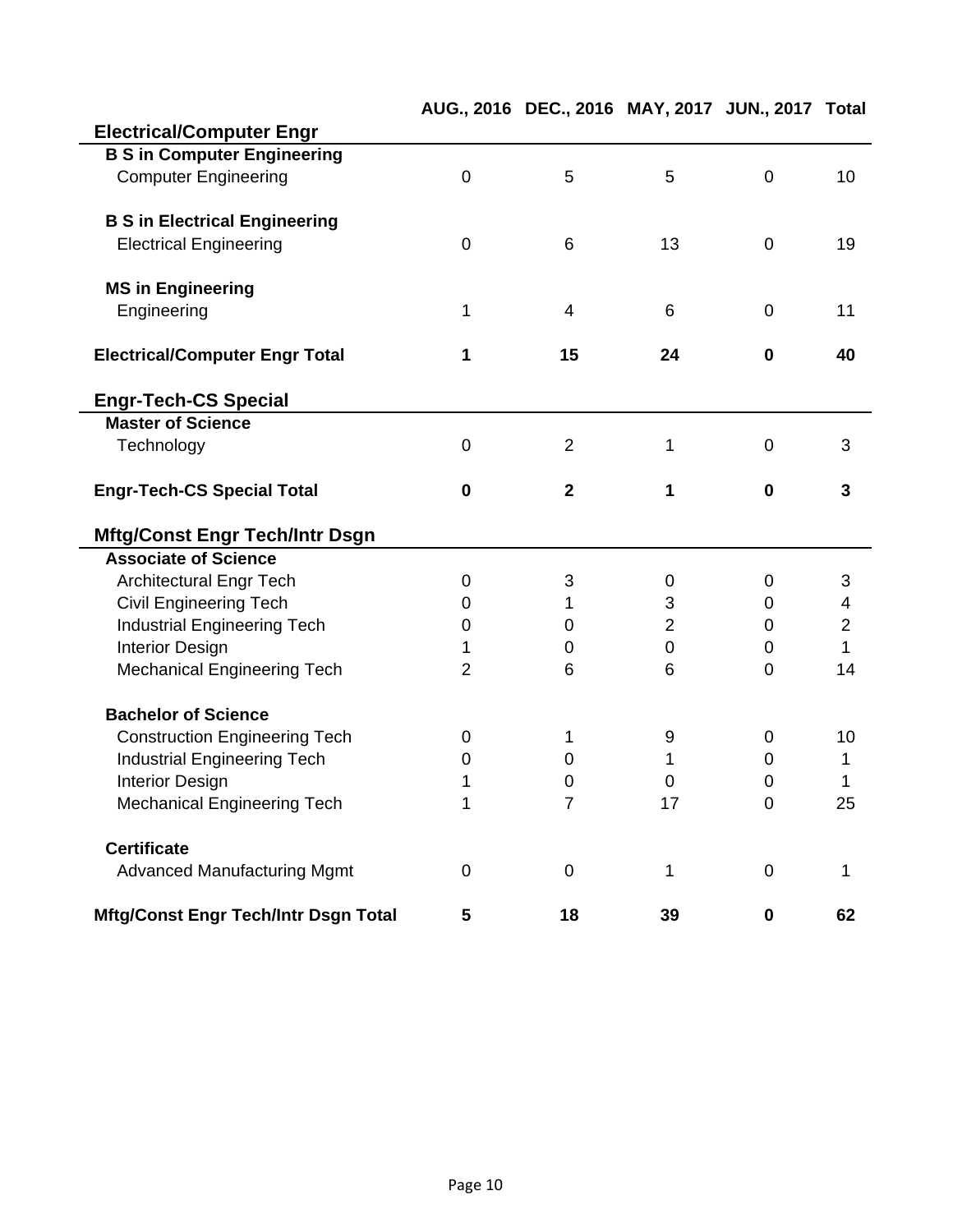|                                            |             | AUG., 2016 DEC., 2016 MAY, 2017 JUN., 2017 Total |     |          |     |
|--------------------------------------------|-------------|--------------------------------------------------|-----|----------|-----|
| <b>Org Leadership and Supervision</b>      |             |                                                  |     |          |     |
| <b>Associate of Science</b>                |             |                                                  |     |          |     |
| Org Leadership Supervision                 | 2           | 1                                                | 11  | 2        | 16  |
| <b>Bachelor of Science</b>                 |             |                                                  |     |          |     |
| Org Leadership Supervision                 |             | 11                                               | 38  | 5        | 55  |
| <b>Certificate</b>                         |             |                                                  |     |          |     |
| Org Leadership Grad Cert                   | 0           | 0                                                |     | 0        |     |
| <b>Supervisory Ldrsp Certificate</b>       | $\mathbf 0$ | 0                                                |     | $\Omega$ |     |
| <b>Master of Science</b>                   |             |                                                  |     |          |     |
| Org Leadership Supervision                 | $\mathbf 0$ | 6                                                | 8   | $\Omega$ | 14  |
| Org Leadership and Supervision Total       | 3           | 18                                               | 59  | 7        | 87  |
| <b>Engineering Tech and Comp Sci Total</b> | 15          | 102                                              | 209 | 10       | 336 |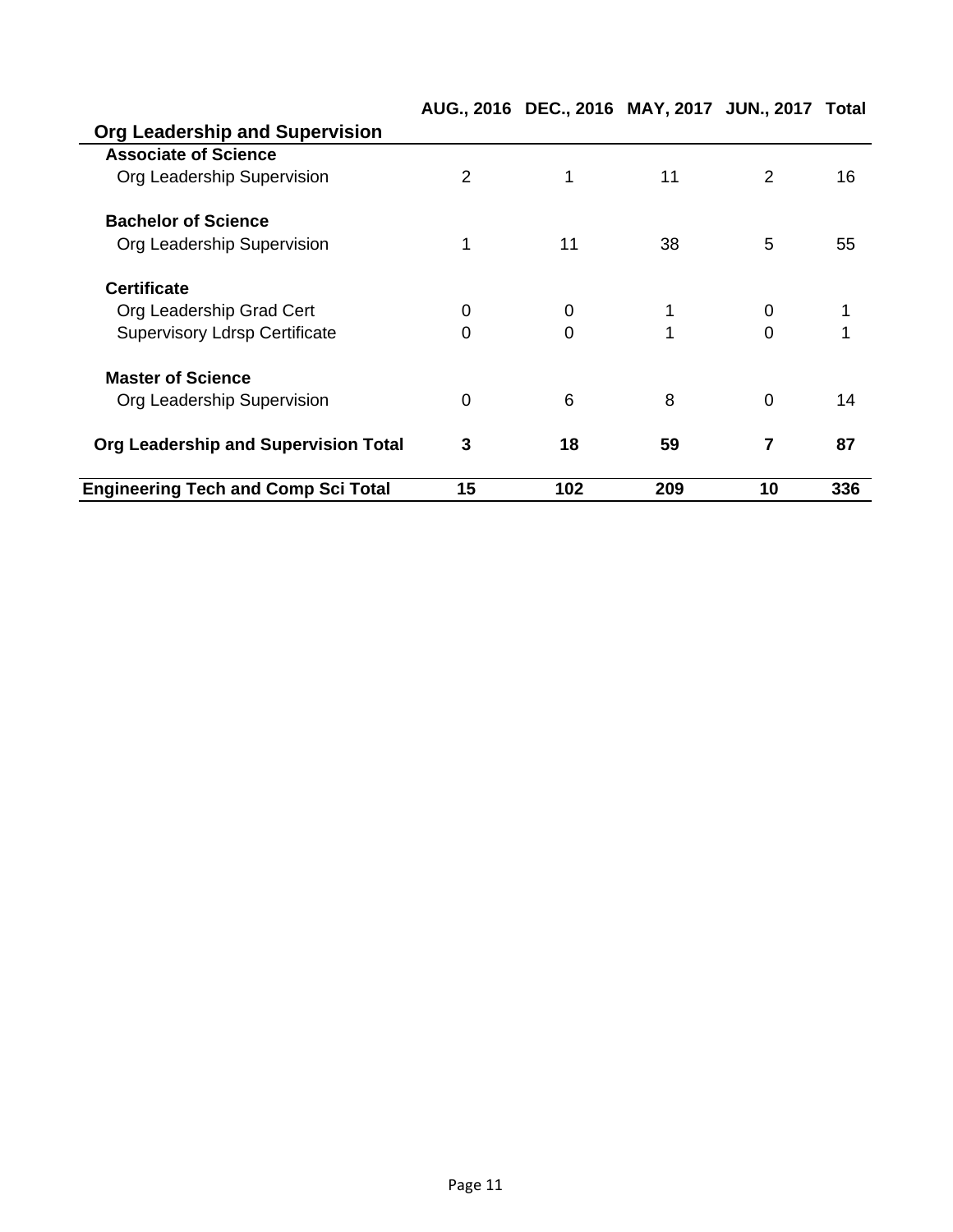| <b>Health and Human Services</b>          |                         |                |    |                |                |
|-------------------------------------------|-------------------------|----------------|----|----------------|----------------|
| <b>Dental Education</b>                   |                         |                |    |                |                |
| <b>Associate of Science</b>               |                         |                |    |                |                |
| Dental Lab Technology                     | $\overline{2}$          | $\mathbf 0$    | 14 | 0              | 16             |
| <b>B S in Dental Hygiene</b>              |                         |                |    |                |                |
| Dental Hygiene                            | $\mathbf 0$             | $\overline{2}$ | 5  | 1              | 8              |
| <b>B S in Dental Technology</b>           |                         |                |    |                |                |
| <b>Dental Technology</b>                  | 1                       | $\mathbf 0$    | 6  | $\mathbf 0$    | $\overline{7}$ |
| <b>Certificate</b>                        |                         |                |    |                |                |
| <b>Dental Assisting Certificate</b>       | 1                       | 0              | 0  | 12             | 13             |
| <b>Dental Education Total</b>             | $\overline{\mathbf{4}}$ | $\mathbf{2}$   | 25 | 13             | 44             |
| <b>Hospitality and Tourism Mgmt</b>       |                         |                |    |                |                |
| <b>Bachelor of Science</b>                |                         |                |    |                |                |
| <b>Hospitality Management</b>             | 3                       | 5              | 8  | $\overline{0}$ | 16             |
| <b>Hospitality and Tourism Mgmt Total</b> | 3                       | 5              | 8  | $\bf{0}$       | 16             |
| <b>Human Services</b>                     |                         |                |    |                |                |
| <b>Bachelor of Science</b>                |                         |                |    |                |                |
| <b>Human Services</b>                     | $\overline{2}$          | 11             | 35 | 3              | 51             |
| <b>Human Services Total</b>               | $\mathbf{2}$            | 11             | 35 | 3              | 51             |

**AUG., 2016 DEC., 2016 MAY, 2017 JUN., 2017 Total**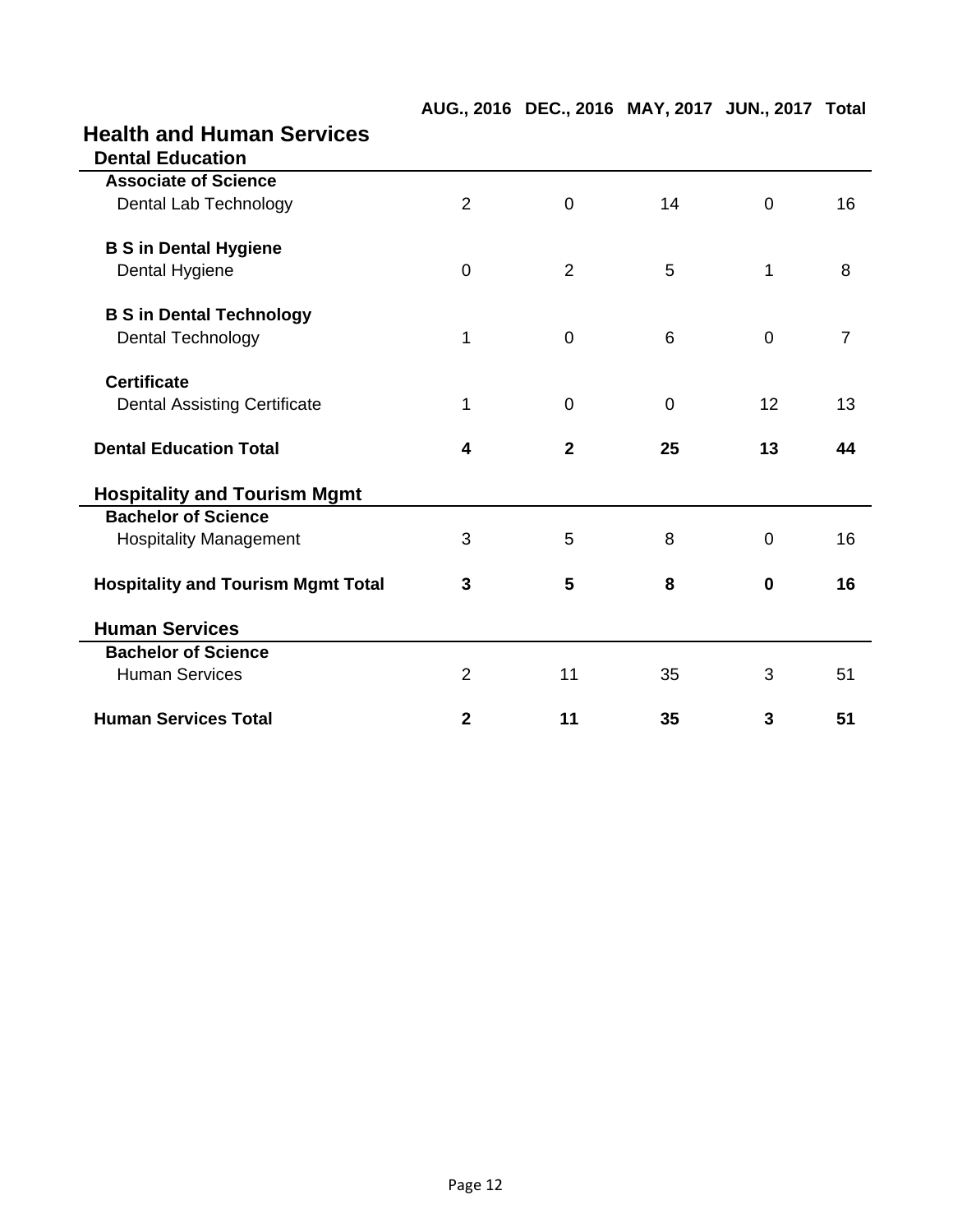|                                             |                | AUG., 2016 DEC., 2016 MAY, 2017 JUN., 2017 Total |                |                |     |
|---------------------------------------------|----------------|--------------------------------------------------|----------------|----------------|-----|
| <b>Med Imaging and Radiologic Sci</b>       |                |                                                  |                |                |     |
| <b>Associate of Science</b>                 |                |                                                  |                |                |     |
| Radiography                                 | 0              | 0                                                | 18             | 0              | 18  |
| <b>B S in Medical Imaging</b>               |                |                                                  |                |                |     |
| Medical Imaging                             | $\mathbf 0$    | 1                                                | $\overline{4}$ | $\overline{0}$ | 5   |
| <b>Med Imaging and Radiologic Sci Total</b> | 0              | 1                                                | 22             | $\bf{0}$       | 23  |
| <b>Nursing</b>                              |                |                                                  |                |                |     |
| <b>Bachelor of Science</b>                  |                |                                                  |                |                |     |
| <b>Nursing</b>                              | 0              | 51                                               | 52             | 0              | 103 |
| <b>Master of Science</b>                    |                |                                                  |                |                |     |
| <b>Nursing</b>                              | $\overline{0}$ | 25                                               | 6              | $\overline{0}$ | 31  |
| <b>Nursing Total</b>                        | $\bf{0}$       | 76                                               | 58             | $\bf{0}$       | 134 |
| <b>Health and Human Services Total</b>      | 9              | 95                                               | 148            | 16             | 268 |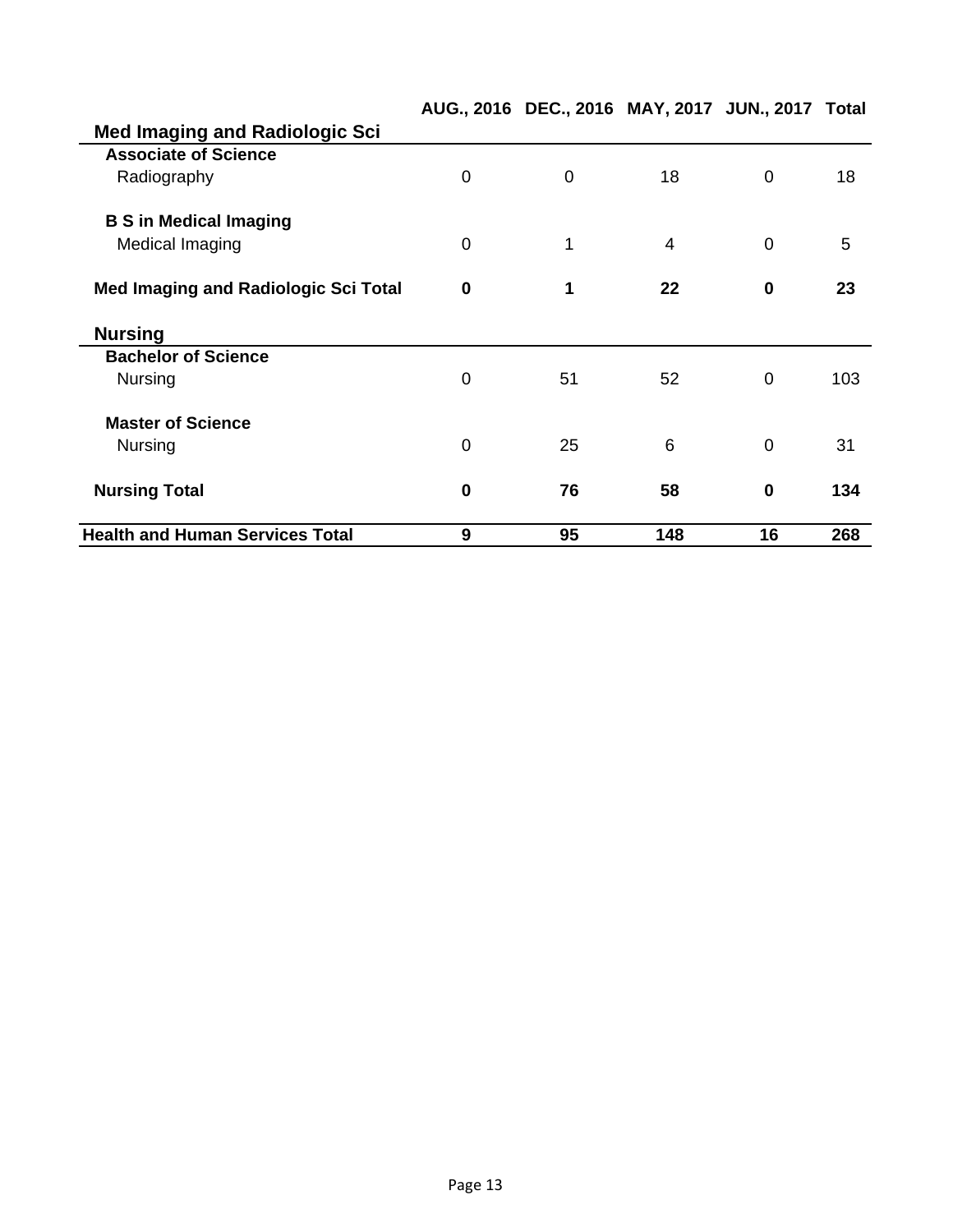| <b>Visual and Performing Arts</b>  |                  |                |                |                |                |
|------------------------------------|------------------|----------------|----------------|----------------|----------------|
| <b>Fine Arts</b>                   |                  |                |                |                |                |
| <b>Bachelor of Arts</b>            |                  |                |                |                |                |
| <b>Art Education</b>               | $\boldsymbol{0}$ | 1              | 11             | 0              | 12             |
| Fine Arts                          | 1                | $\overline{2}$ | $\overline{2}$ | 1              | 6              |
| <b>Bachelor of Fine Arts</b>       |                  |                |                |                |                |
| <b>Fine Arts</b>                   | $\mathbf 0$      | $\overline{0}$ | $\overline{2}$ | $\overline{0}$ | 2              |
| <b>Fine Arts Total</b>             | 1                | 3              | 15             | 1              | 20             |
| <b>Music</b>                       |                  |                |                |                |                |
| <b>B S in Music Therapy</b>        |                  |                |                |                |                |
| <b>Music Therapy</b>               | $\mathbf 0$      | 6              | 1              | 1              | 8              |
| <b>Bachelor of Music</b>           |                  |                |                |                |                |
| Music                              | $\boldsymbol{0}$ | 0              | 5              | 1              | 6              |
| <b>Bachelor of Music Education</b> |                  |                |                |                |                |
| <b>Music Education</b>             | $\overline{0}$   | $\overline{0}$ | 3              | $\overline{0}$ | 3              |
| <b>BS in Music</b>                 |                  |                |                |                |                |
| Music                              | $\boldsymbol{0}$ | 4              | 3              | $\mathbf 0$    | $\overline{7}$ |
| <b>Music Total</b>                 | 0                | 10             | 12             | $\mathbf{2}$   | 24             |

**AUG., 2016 DEC., 2016 MAY, 2017 JUN., 2017 Total**